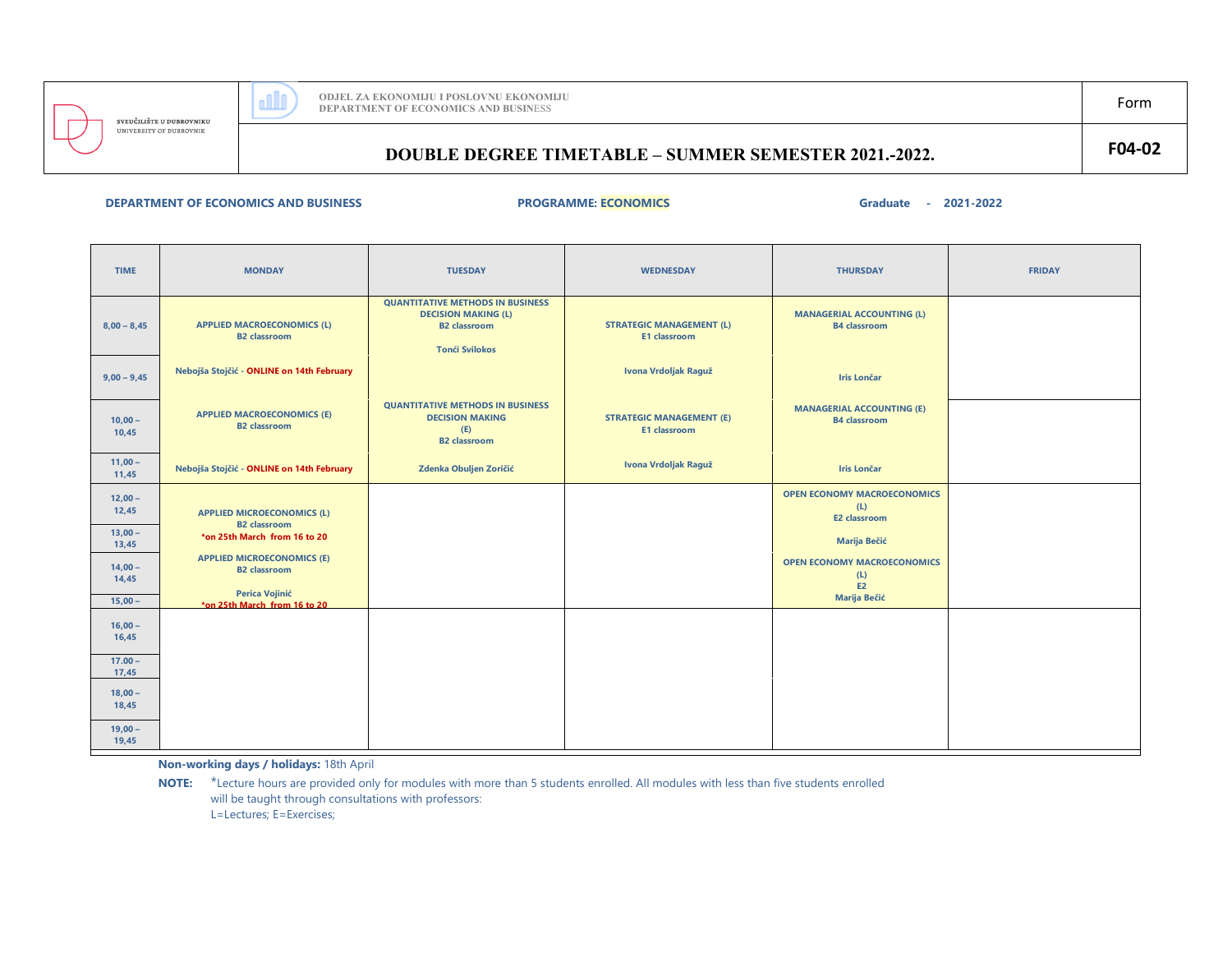

UNIVERSITY OF DUBROVNIK

 $\overline{\phantom{a}}$ 

# **DOUBLE DEGREE TIMETABLE – SUMMER SEMESTER 2021.-2022. F04-02**

### **DEPARTMENT OF ECONOMICS AND BUSINESS PROGRAMME: MARKETING**

**Graduate - 2021-2022**

| <b>TIME</b>                     | <b>MONDAY</b> | <b>TUESDAY</b>                                                                                                        | <b>WEDNESDAY</b>                                                         | <b>THURSDAY</b>                                         | <b>FRIDAY</b>                                                         |
|---------------------------------|---------------|-----------------------------------------------------------------------------------------------------------------------|--------------------------------------------------------------------------|---------------------------------------------------------|-----------------------------------------------------------------------|
| $8,00 - 8,45$                   |               | <b>QUANTITATIVE METHODS IN BUSINESS</b><br><b>DECISION MAKING (L)</b><br><b>B2</b> classroom<br><b>Tonći Svilokos</b> |                                                                          | <b>MANAGERIAL ACCOUNTING (L)</b><br><b>B4</b> classroom | <b>FINANCIAL REPORTING AND AUDITING</b><br>(L)<br><b>E2 classroom</b> |
| $9,00 - 9,45$                   |               |                                                                                                                       |                                                                          | <b>Iris Lončar</b>                                      | <b>Iris Lončar/ Mario Bilić</b>                                       |
| $10,00 -$<br>10,45              |               | <b>QUANTITATIVE METHODS IN BUSINESS</b><br><b>DECISION MAKING</b><br>(E) B2 classroom                                 |                                                                          | <b>MANAGERIAL ACCOUNTING (E)</b><br><b>B4</b> classroom | <b>FINANCIAL REPORTING AND AUDITING</b><br>(E) E2 classroom           |
| $11,00 -$<br>11.45              |               | Zdenka Obuljen Zoričić                                                                                                |                                                                          | <b>Iris Lončar</b>                                      | <b>Iris Lončar/ Mario Bilić</b>                                       |
| $12,00 -$<br>12,45              |               |                                                                                                                       | <b>MARKETING RESEARCH (L) B3 classroom</b>                               |                                                         |                                                                       |
| $13,00 -$<br>13,45              |               |                                                                                                                       | Ivana Pavlić / Barbara Puh                                               |                                                         |                                                                       |
| $14,00 -$<br>14,45              |               |                                                                                                                       | <b>MARKETING RESEARCH (L) B3 classroom</b><br>Ivana Pavlić / Barbara Puh |                                                         |                                                                       |
| $15.00 -$<br>$16,00 -$<br>16,45 |               |                                                                                                                       |                                                                          | <b>QUALITY MANAGEMENT</b><br><b>E2 classroom</b>        |                                                                       |
| $17.00 -$<br>17,45              |               |                                                                                                                       |                                                                          | Marija Dragičević Ćurković                              |                                                                       |
| $18,00 -$<br>18,45              |               |                                                                                                                       |                                                                          | <b>QUALITY MANAGEMENT</b><br><b>E2 classroom</b>        |                                                                       |
| $19,00 -$<br>19,45              |               |                                                                                                                       |                                                                          | Marija Dragičević Ćurković                              |                                                                       |

**Non-working days / holidays:** 18th April

NOTE: \*Lecture hours are provided only for modules with more than 5 students enrolled. All modules with less than five students enrolled will be taught through consultations with professors: *(STRATEGIC MARKETING MANAGEMENT – Matea Matić Šošić)*L=Lectures; E=Exercises;